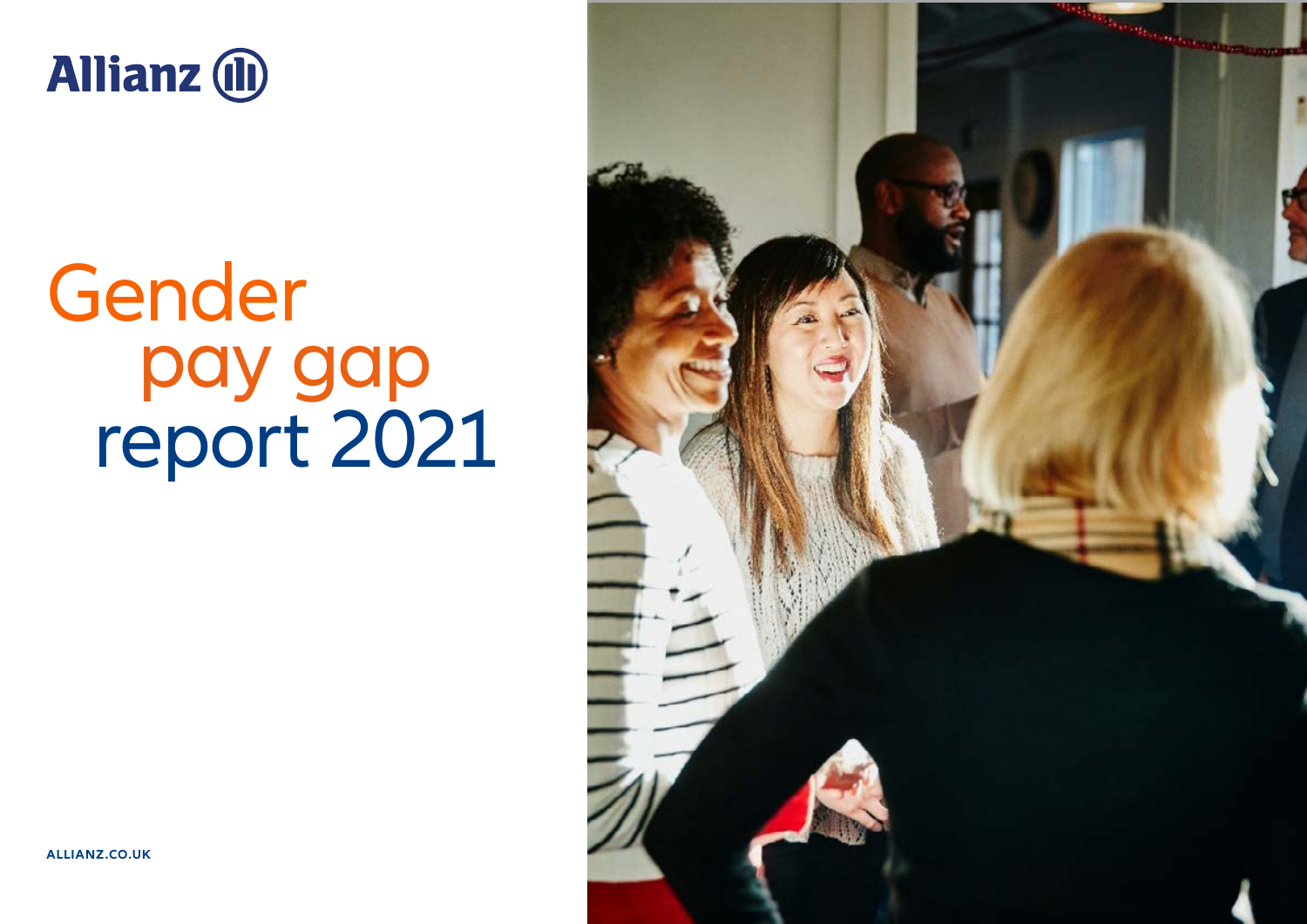

## At Allianz, we want<br>to be recognised as a leader in diversity and inclusion . We're committed to gender equality and it's a commitment we want to be held accountable for.

The past year has given us an opportunity to offer colleagues more flexibility in terms of the way we work, helping us to achieve our goals whilst doing what's right for our customers, our business and each other.

This has included continuing to pay our people as normal, giving them flexibility to balance work with the care demands they may have outside of work, as well as offering a range of webinars and resources to support them.

We've also achieved EDGE (Economic Dividends for Gender Equality) certification on both a local and global scale as part of our Equal Pay journey

and commitment to being recognised as a leader in diversity and inclusion in the workplace.

Giving our colleagues flexibility in the way they work is simply the right thing to do. It offers greater opportunities to those who may not be able to commit to what were previously considered traditional working hours. However, this has increased the proportion of women working in some lower paid, junior positions.

We know we can't fix the Gender Pay Gap overnight, but we're taking action to address this and encouraging greater balance within our organisation.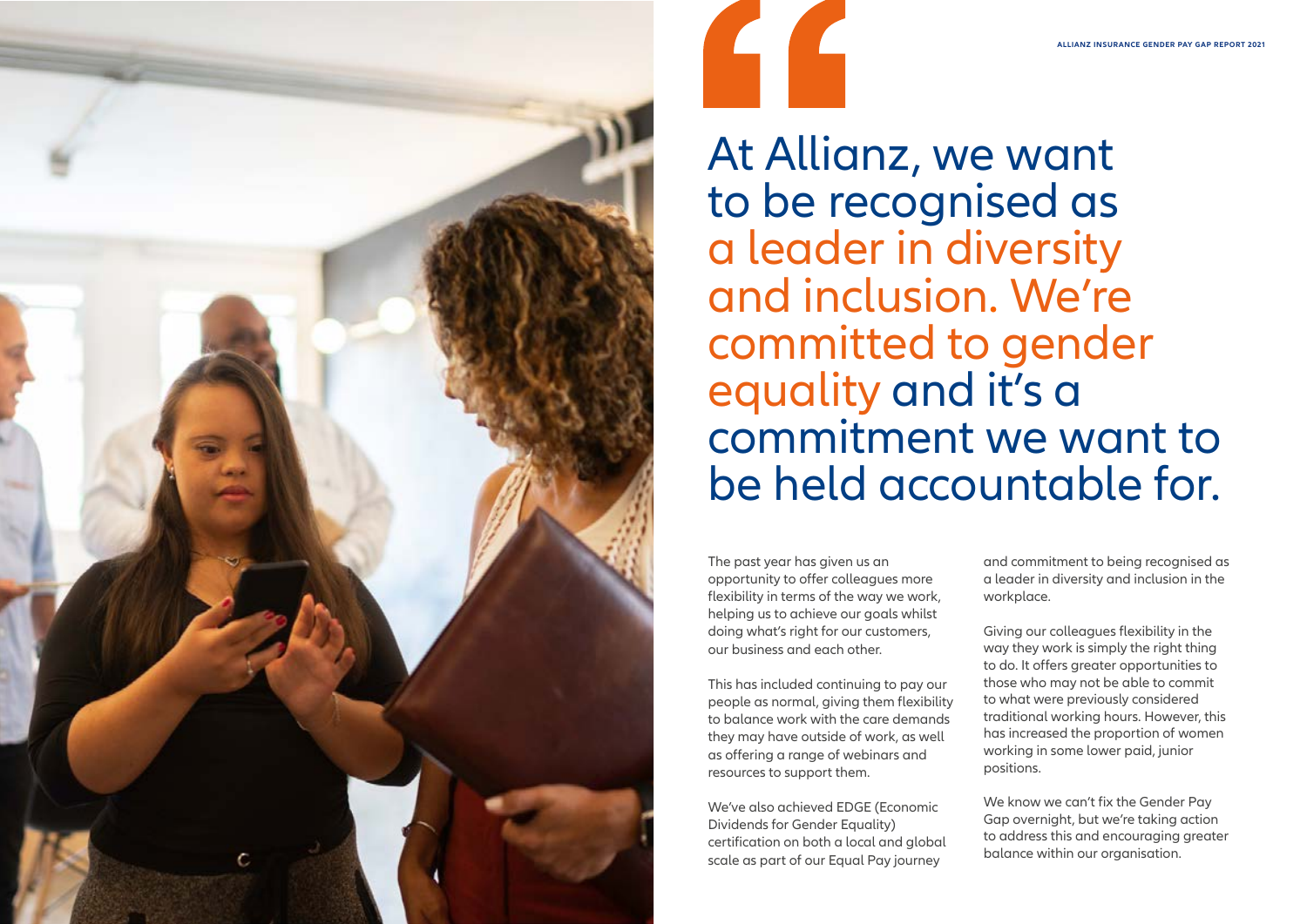## Our gender pay gap report

The difference between the midpoints in the ranges of hourly earnings of men and women.

### Overall mean pay

The difference between the average hourly earnings of men and women.

### Overall median pay





## 18.4% 2019



This is our fifth Gender Pay Gap Report where we share our numbers against the key Government measures.

Over this period we've seen the mean and median hourly and bonus pay gaps continue to decrease.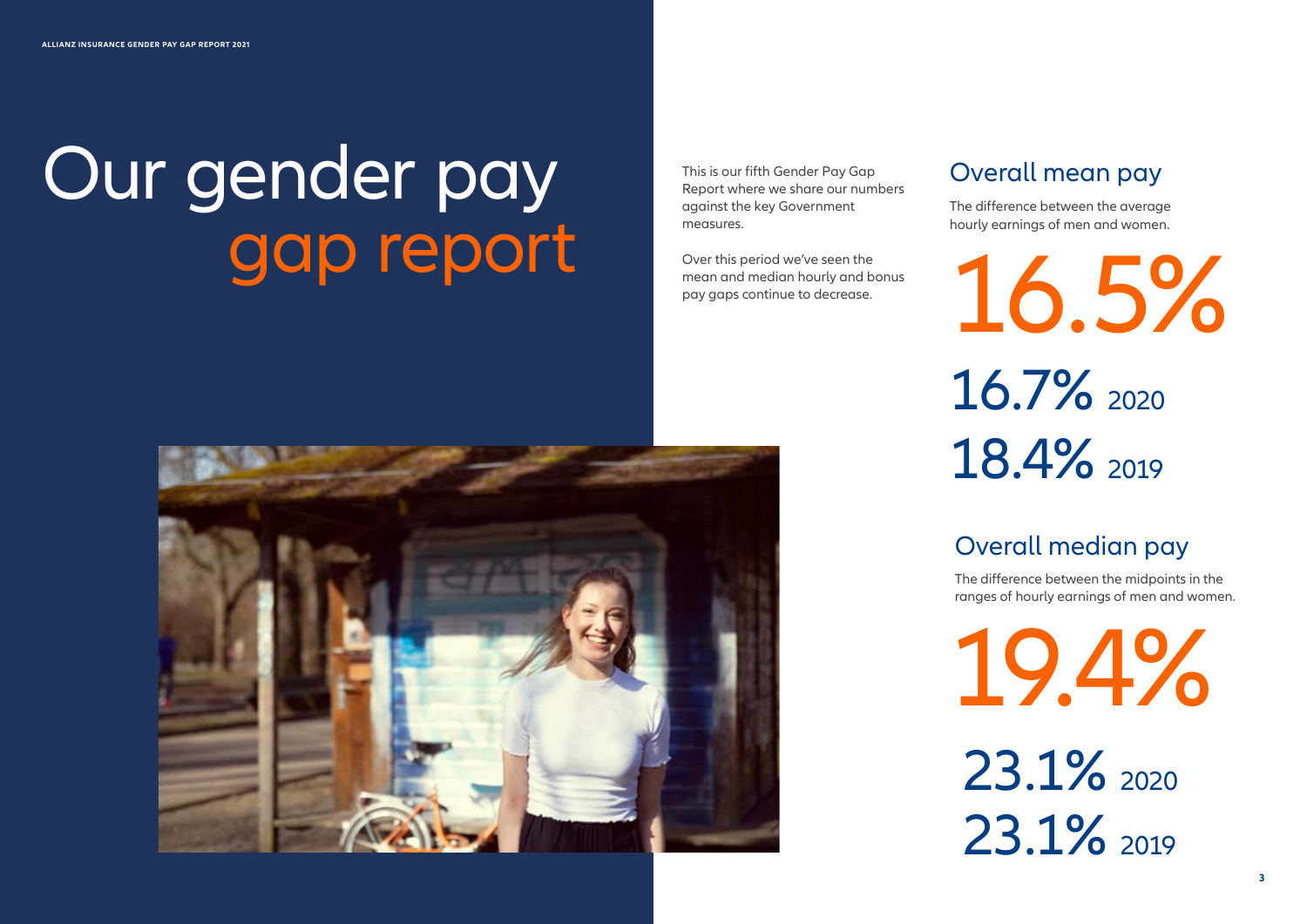# Bonus pay

Our Mean Bonus Pay Gap has **decreased slightly from 37.2% to 35%, but our overall median bonus has reduced from 27.9% to 21.3%**. A few things have contributed to this change:

- Each employee received a one-time Christmas bonus, as well as a free Allianz share - a thank you for their hard work and commitment, supporting our customers during the pandemic.
- A change to the bonus rules and how we calculate the bonus for employees on maternity leave.





### Mean bonus pay gap Overall median bonus



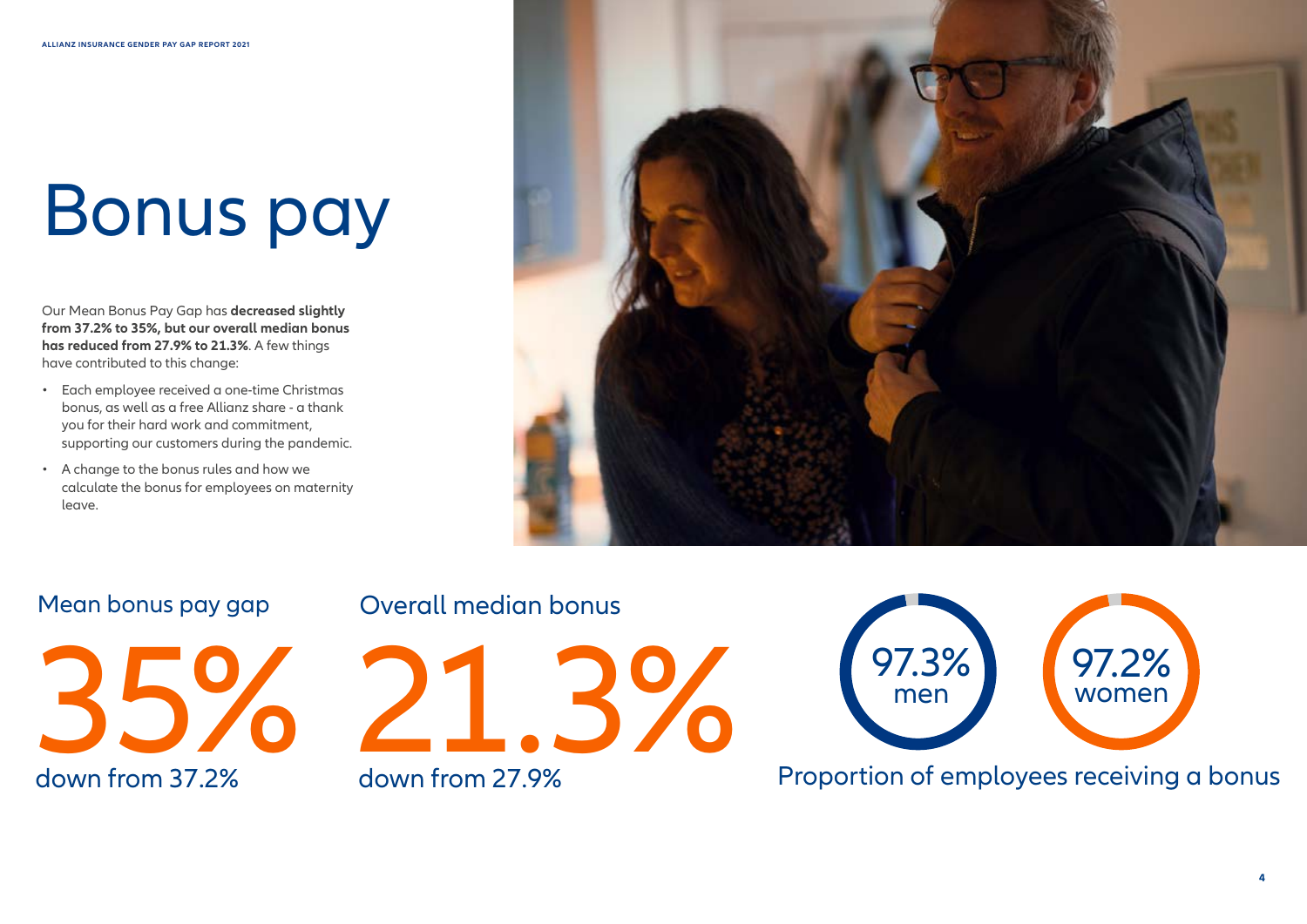

There has been a slight increase in the proportion of women relative to men at the upper hourly pay quartile.





## Gender distribution by pay quartile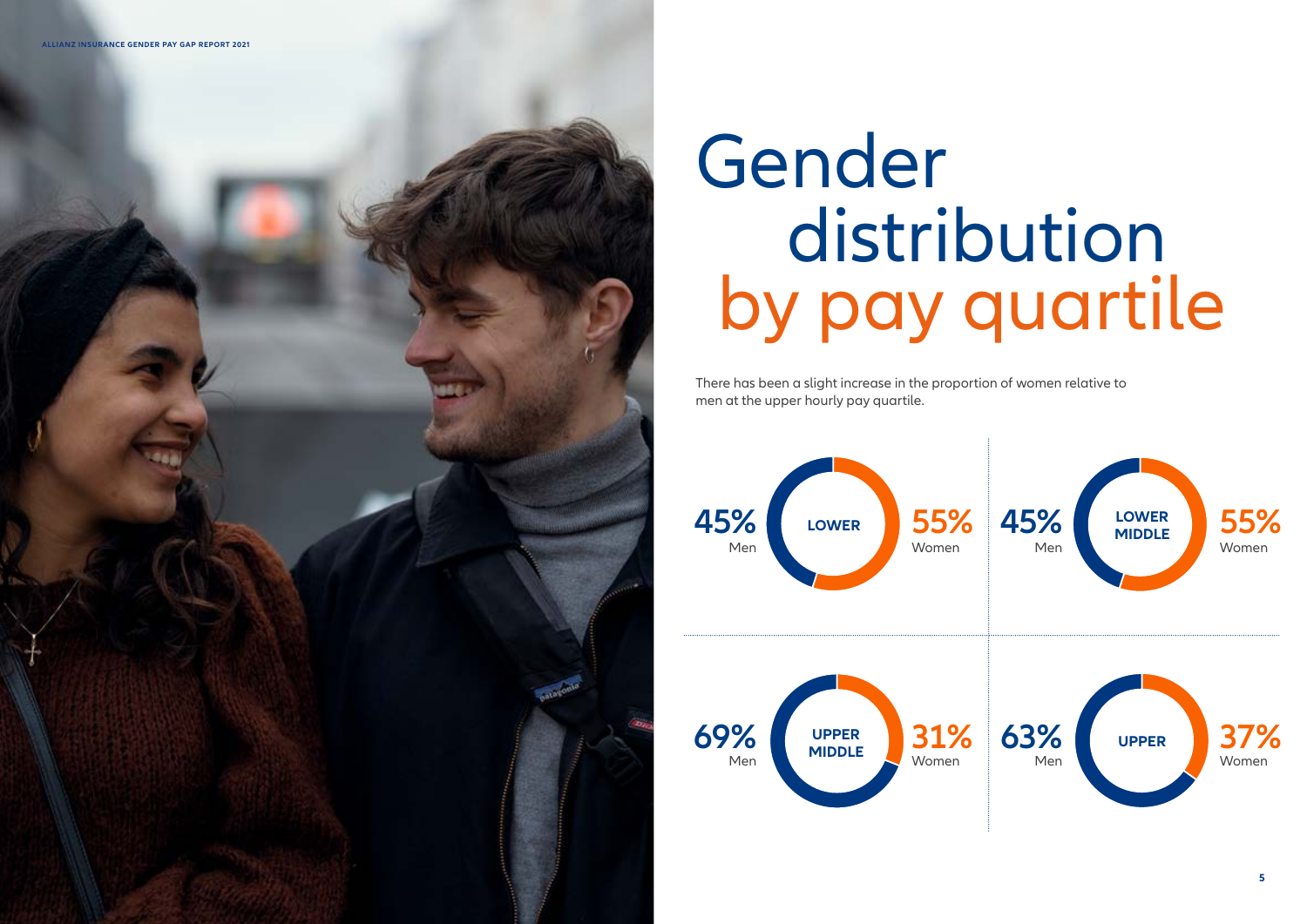At Allianz we see our gap in gender pay is linked to seniority. To improve gender representation at all levels in order to reduce this gap we have leadership programmes that promote gender equality and gender-balanced succession planning for our executive positions.

# Gaining our EDGE<br>EDGE stands for Economic Dividence<br>for Gender Equality and is a renown addressing the gap

 We've already made progress, but we're committed to going all the way to provide equal opportunities for all genders across our business.



EDGE stands for Economic Dividend for Gender Equality and is a renowned external certification. We started 2022 as globally EDGE-certified! The certification looks at different elements of gender equality, such as pay equity, the policies and practices we have in place, gender representation at different levels, as well as our company culture.

It gives us a detailed overview of how we compare to others in terms of gender representation and equal pay, as well as how effectively our policies and standards support equal opportunities. The certification process is helping us to measure, monitor and understand how we are progressing on gender equality in various aspects across the employee lifecycle.



In the UK we achieved the 'Move' level certification (similar to a Silver in a Bronze, Silver, Gold scale). This is the highest level that we could have been given at this stage and reflects our progress to date in achieving gender equality.

We've already created an action plan to deliver on the recommendations from the EDGE report, which will help us to achieve the highest level of certification. Representatives from across our business, including from our Employee Networks, will be focusing on the following key areas:

- recruitment
- promotion and development processes / programmes
- delivering on our commitments under the ABI Flexible Working Charter
- reviewing our Parental Leave policies and implementing improvements where needed.

One of our key focusses within the NEO (gender equality) employee network is to positively effect measures that decrease the Gender Pay Gap. It's heartening to see that this is improving year-on-year, but any gap is still too big a gap. We're working with our colleagues across Allianz to raise awareness and make meaningful change.

**Steph Abrahams NEO Employee Network Lead**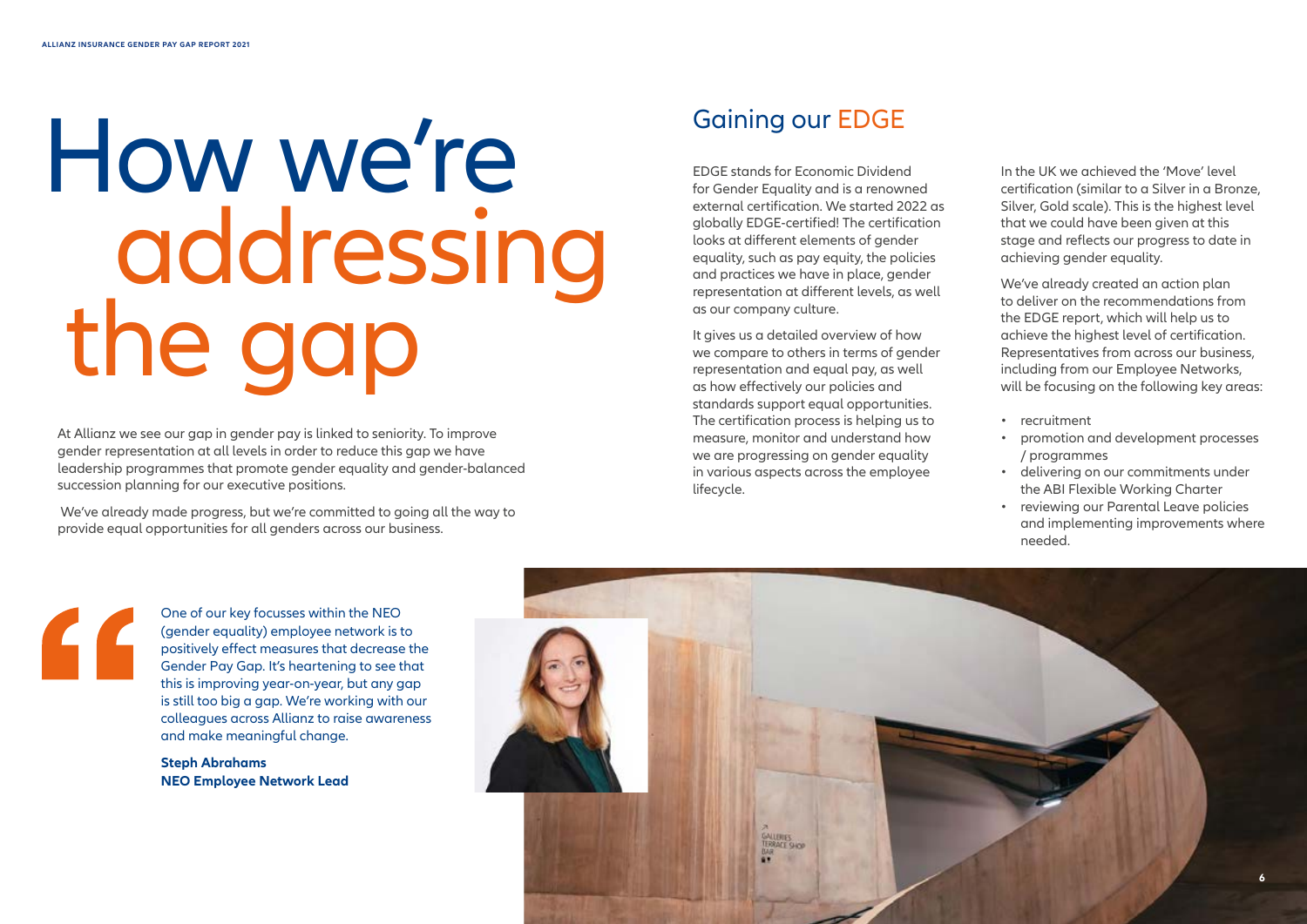## **NEMPORE NAME** Augrking r duo Dolores et. Supporting working parents

Our Working Parents'

Employee Network launched a Buddy scheme for colleagues going on/returning from parental leave. Colleagues can volunteer to be a buddy to support others, giving them an opportunity to chat through how they're feeling, what resources are available for support (Employee Assistance Programme, Able Futures access, free Headspace, etc.) or simply offering a friendly ear and a fresh perspective.

At Allianz we offer 26 weeks full pay and 13 weeks Statutory Maternity Pay, as well as Shared Parental Leave. If a woman having a baby chooses to return to work before using up their 52 week entitlement to maternity leave, they may be able to transfer the remainder of the leave to their spouse, civil partner, or father of the child. This would also include any remaining Statutory Maternity Pay. If they both work for Allianz they may be able to share the full pay entitlement within the first 26 weeks.

For me personally, gender balance between myself and my husband has been a big reason for where I am with my career. We shared the maternity/paternity leave, 6 months each, with both of our children before I joined Allianz and we now both work and share all of the parenting responsibilities. This equality and teamwork at home has been vital for me, and also hugely beneficial for our children.

I also really appreciate the flexibility I've been allowed at Allianz, for example dealing with sick children or going to their school Nativity, and the trust given to me in balancing my work and home life. I want it to be the norm for men and women to share caring responsibilities outside of work as I believe this drives gender balance in the workplace.

**Sarah Rushworth Senior Actuary**





"I took standard paternity leave on the birth of both our children as solid 2 week blocks. I then took a month of shared parental leave with both our first and second child - both when they were 10 months old. These periods of leave were the best decisions I could have taken! I received nothing but positive encouragement from my line managers for both periods of Shared Parental Leave. HR also improved the guidance provided on what you can take the second time around as first time it wasn't clear how flexible the scheme

could be (with options to take time off in periods, at the same time as your partner or when they are back at work).

My team were supportive and it provided opportunities for them to take a step up for those periods so it was good for them too. I also plan to take a longer period of shared parental leave in 2022 following the arrival of our third child.

**Guy Meagher, Underwriting Technical Manager**

## Our working parents



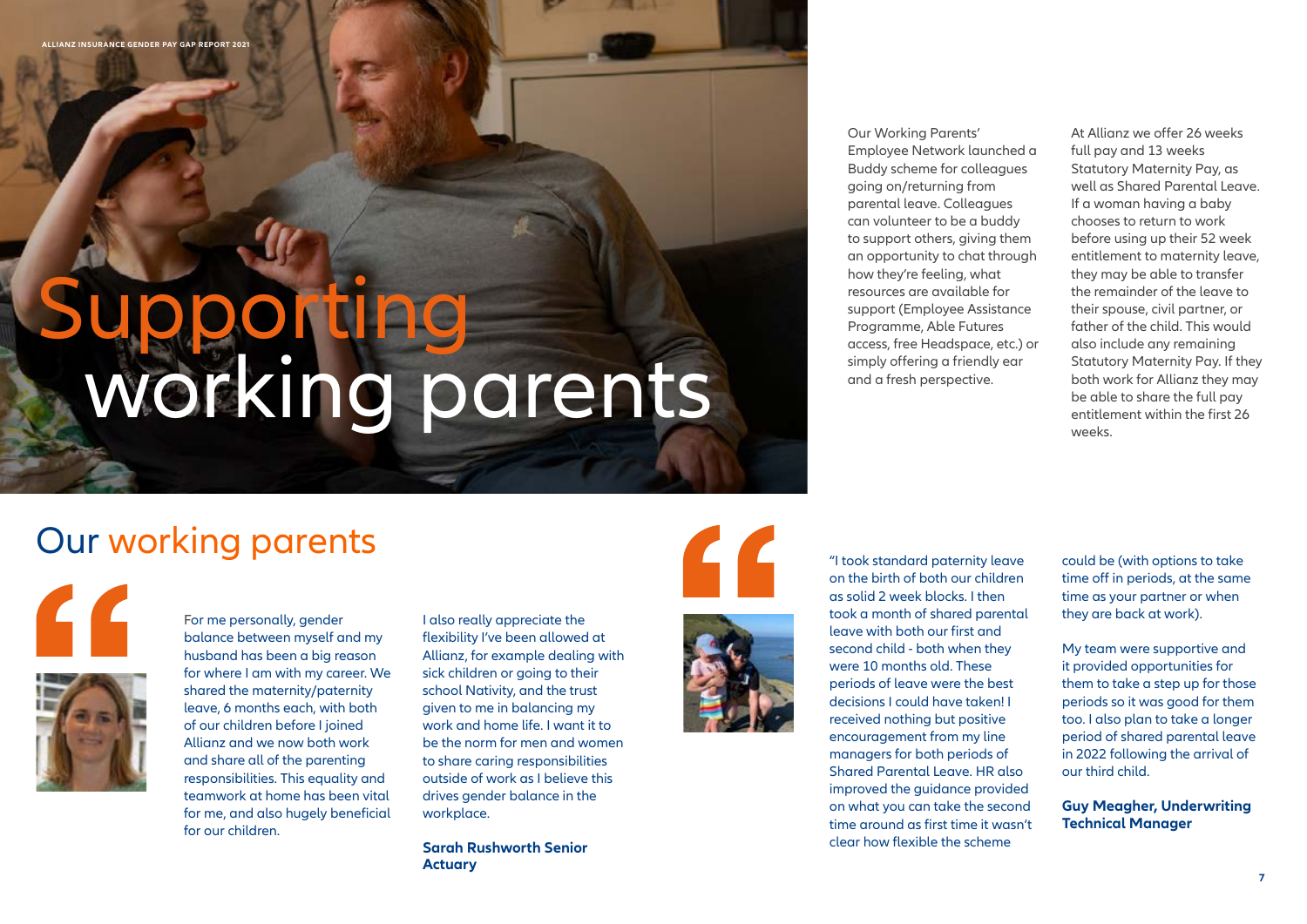# highlights Field and advice for aspiring female<br>engineers.

On International Women in Engineering Day we invited six colleagues from our Engineering, Construction & Power business to share their experience of working the engineers.



Alison Paterson, Team Leader of the Year Women in Insurance Awards 2021

### In October we took part in a virtual Women in Business & Tech virtual Expo, designed for all women at any stage of their career to provide inspiration and guidance around navigating the industry and business services to find a perfect career match. Additional Women in Tech campaign activity includes ensuring 100% of job adverts in IT, Data and Information Security are put through a gender decoder and

showcasing our flexible and inclusive working environment to future and existing colleagues.



At the Women in Insurance Awards, we had an impressive list of nominations across 8 of the award categories. We won two awards - Team Leader of the Year for excellence in leadership, communication and vision, as well as Most Inspiring Returner for a colleague who was a role model to women looking to achieve the balance between work and family life, following a career break.

# All our leaders completed our global

All our leaders completed our global #LEAD learning programme, giving them a wide range of skills including inclusive leadership, diversity and inclusion and wellbeing at work.

On International

Women's Day we celebrated by holding a star-stuffed virtual panel event, including Olympic and Paralympic female athletes and Red Roses England Rugby Players.

### We signed up to the ABI Making Flexible Work Charter, aimed at attracting and retaining the best talent from all backgrounds and to narrow the gender seniority gap in the insurance and long-term saving industry.

In July we refreshed our Diversity & Inclusion Standard. This is about how we treat each other inside and outside of work so everyone feels safe and comfortable working as their true authentic selves. By having a diverse workforce we can better design products and deliver service that suits the needs of all our customers.

We're adopting new ways of working across much of the business to introduce more flexibility where it's possible to do so to best support our customers, our business and each other. This enables more colleagues to work flexibly between home and office, adapting our office spaces for increased collaboration.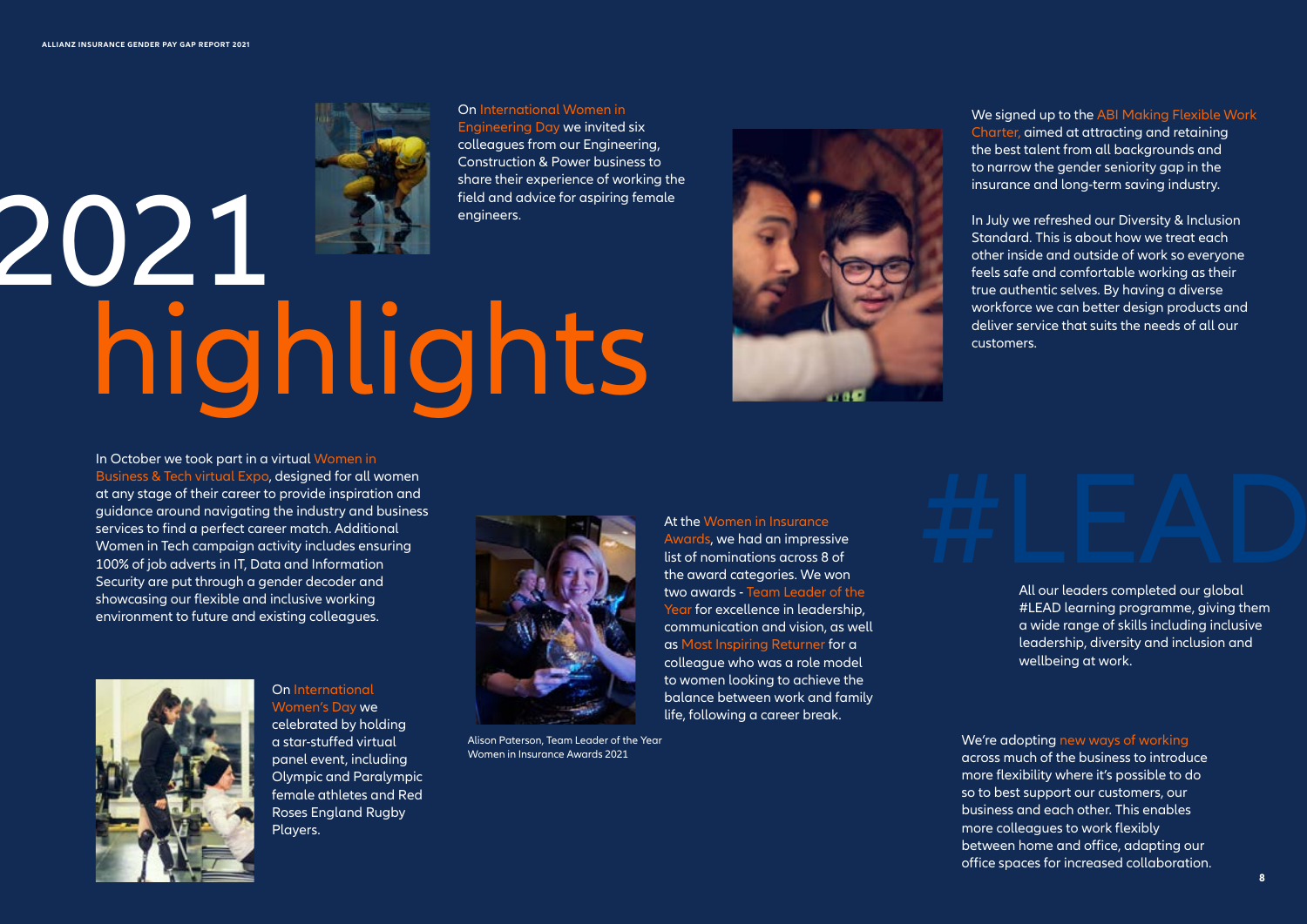### What is a Gender Pay Gap?

A gender pay gap measures the difference between male and female average hourly earnings across a whole organisation, irrespective of their role or seniority. It is expressed as a percentage of male pay.

It does not look at 'like for like' role comparisons, so if an organisation has more men in senior roles and/or more women in junior roles, it will have a gender pay gap.

### Why report on gender pay?

# Gender pay UK Government measures gap reporting

Gender Pay Reporting legislation came into force in April 2017. It requires employers with 250 or more employees to report annually on the six key measures on the right.

The purpose of this legislation is to put a spotlight on gender pay. It aims to encourage larger employers to put solutions in place to reduce the gap, whilst acknowledging the strategic importance of gender balance and equality for ongoing organisational success.



- **1. Mean gender pay gap** difference between average hourly earnings of men and women.
- **2. Median gender pay gap** difference between the midpoints in the ranges of hourly earnings of men and women, lines up all salaries in that sample in order from lowest to highest and picks the middle point.
- **3. Quartile pay bands**  the proportions of males and females in the lower, lower middle, upper middle and upper pay ranges.
- **4. Mean bonus gap** as above, but looking at average bonuses paid rather than salary.
- **5. Median bonus gap** as above but for bonuses rather than salary.
- **6. Bonus proportions** percentage of men and women receiving a bonus (performance award) payment.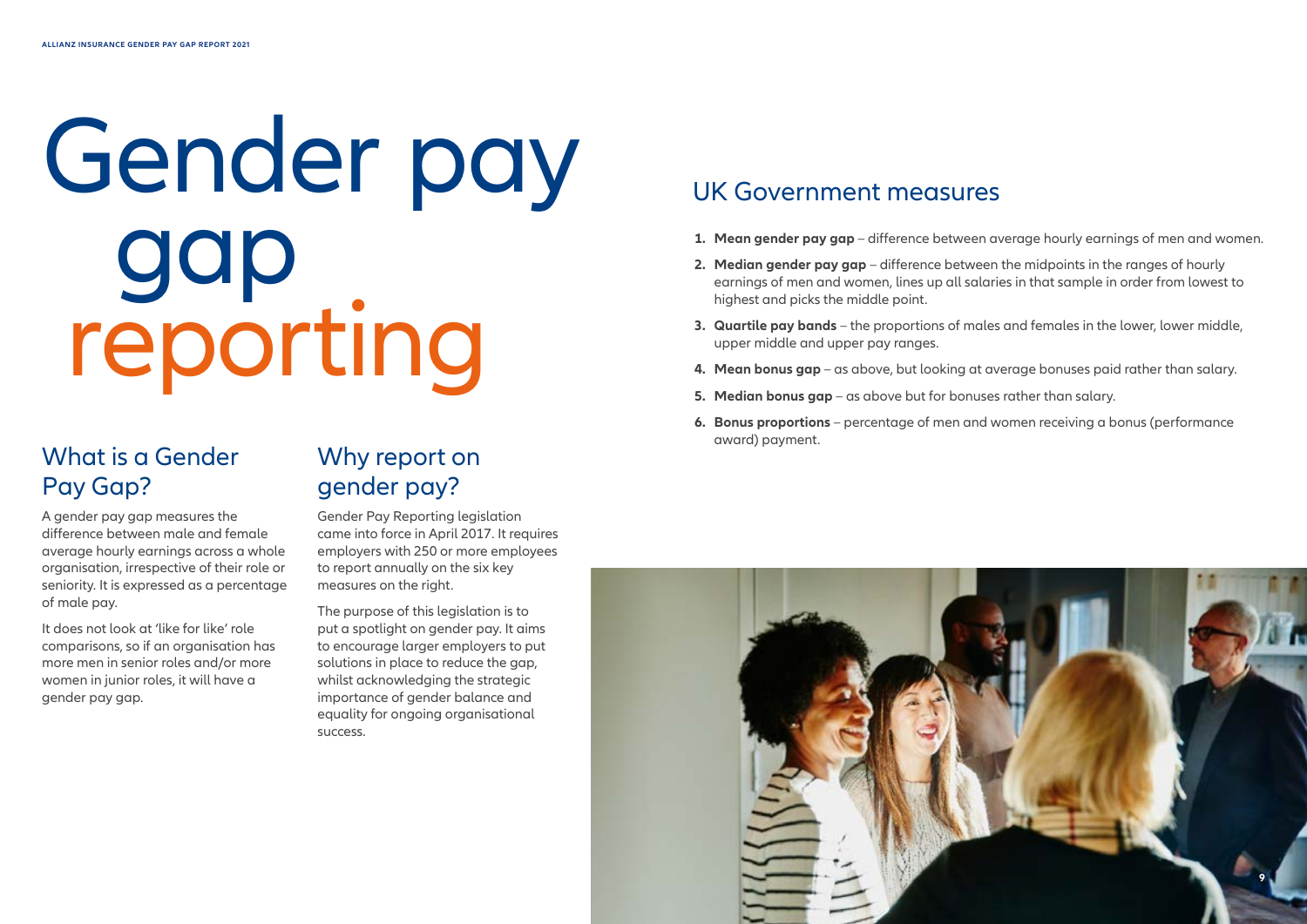To support equality we must have fair pay and we run regular equal pay audits. However, we have fewer women in senior roles, which creates a gender pay gap. Equal pay and gender pay gap both deal with the levels of pay females get at work and are both very important, but they are two different measures.



- We're committed to transparent, fair and equal pay for males and females at Allianz UK.
- We conduct independent regular Equal Pay Audits to ensure a fair treatment of males and females fulfilling the same roles
- We ensure that our culture, processes and decision making continues to support this.
- The Allianz Career Framework helps us to look at Job Family Roles more closely to ensure a consistent approach to pay.

## Pay equality at Allianz

We're an ambitious business with a clear purpose to improve the lives of all our customers. But we can't do that unless our culture celebrates diversity in our people to make us more relevant to our communities. And there's a lot that goes into that, like supporting fair opportunities for all of us and creating an environment in which everyone feels respected, valued and able to bring their true self to work.

I'm excited by the passion I see in our people to play a part in achieving this goal.

It's also clear to see how this will help us to hire and retain the right people so we can continue to build an organisation that looks, feels and acts as the best in the market.

**Julie Harrison Chief HR Officer**